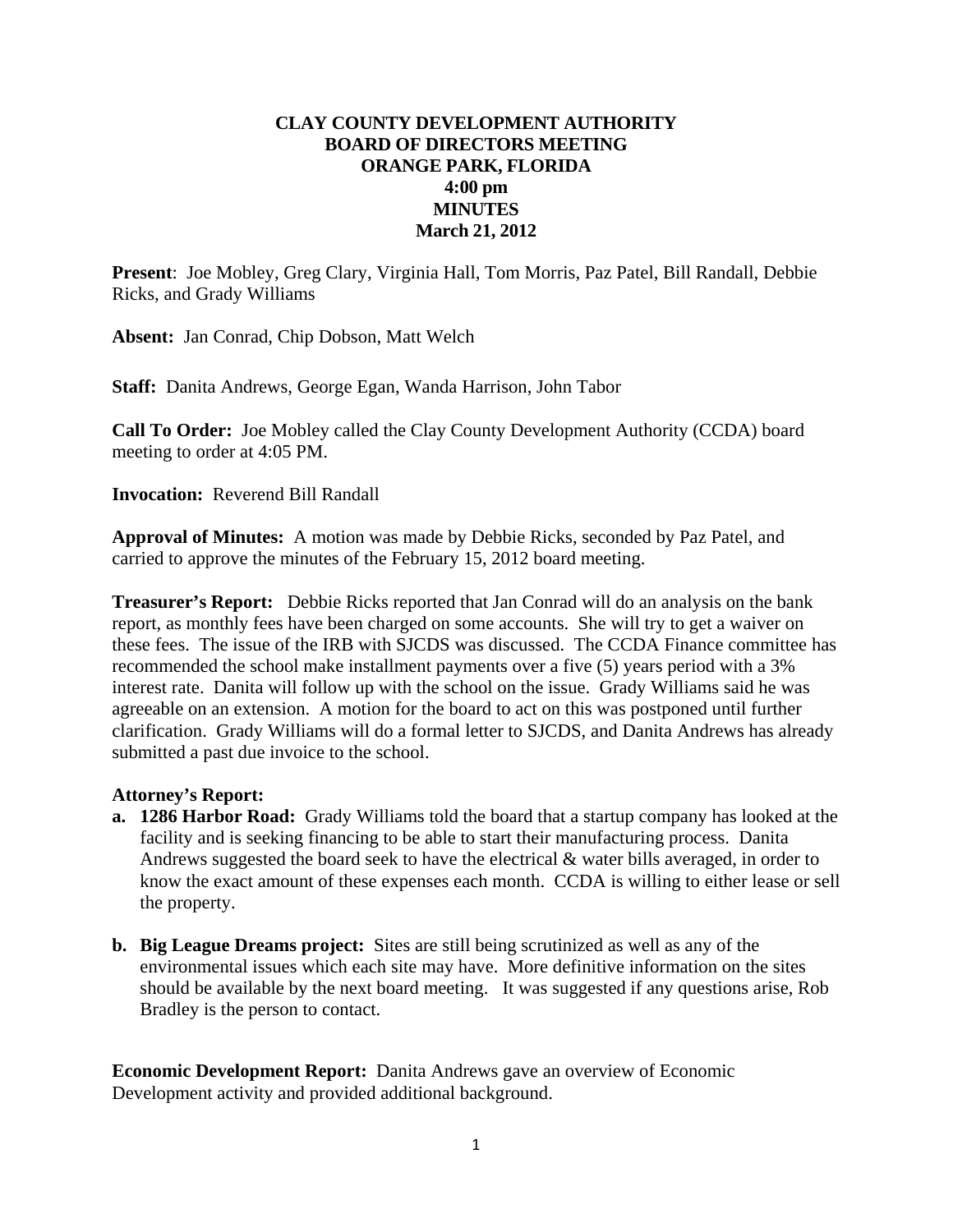- **a. Target Industries:** A series of Stakeholders meetings have already started with the Manufacturing, Aerospace and Distribution/Logistics held on March 7, 2012. Ms. Katherine Johnston with SRI helped present findings/outcomes. More research is needed for Health & Rehabilitative Care. Danita Andrews indicated the discussion with industry stakeholder companies was very positive and they were asked to participate as ambassadors to Economic Development and provide testimonials. SRI will assist with additional implementation and assist with the marketing messaging and to coordinate with update of the websites.
- **b. Brownfields Activity:** Danita Andrews, Danielle Judd, Green Cove Springs City Manager, and consulting firms are meeting with property owners on potential redevelopment of the Brownfields sites.
- **c. Prospect/Project Activity:** Danita. Andrews passed out the confidential client activity information and answered questions from the Board about certain prospects. Tom Morris asked Danita what location incentives meant. She explained the process of dealing with prospective businesses on startup, relocation or expansion needs for sites and facilities, and that incentives are important in leveling the playing field for Clay County. This lead generation comes either through the State of Florida, Jax USA, or directly from the interested companies. Virginia Hall asked why landowners could not meet the prospective businesses at the start of the proceedings she requested additional land she owned be added to the list of sites available. Greg Clary asked Danita Andrews questions on her process of handling the projects, and Ms. Andrews explained that each project is very different with response specifically tailored to meet the business clients need.

**Devcom:** Joe Mobley stated the renovations authorized by Devcom are nearly completed. The visual impact is outstanding, and the staff went above and beyond what was expected of them during the process. An Open House will be held March 29 to celebrate the renovations and the 50th year of the Chamber.

## **New Business:**

- **a. New Opportunity:** Debbie Ricks told the Board about an opportunity for development of a five (5) minute film segment titled *Today In America* in which Green Cove Springs could tell what it can offer to businesses. Places such as the Port, the Brownfields, and the historic value of Green Cove Springs would be touted. The availability of rail, nearby airport, and the Clay County Port would be highlighted. Terry Bradshaw would do the opening narrative. The cost of the project would be \$20,000, and Debbie would like to see if the CCDA would be willing to provide some funding of the project. She will be able to provide greater detail at the next CCDA board meeting.
- **c. Direction of Economic Development:** Joe Mobley told the Board that meetings have been held over the last six (6) months to decide on the future direction of Economic Development. It has been decided that Economic Development will be separate entity from the Chamber, having its' own board comprised of seven (7) people from ED and the county ED. George Egan showed the Board a flow chart that showed how both the Chamber and the Economic Development would be governed. Each will have its' own President, and staff. Grady Williams and David King are drafting the new bylaws which will be completed in 2 to 3 months. Greg Clary commended George Egan and Joe Mobley for working together on this new direction. John Tabor said the CCDA will be more involved in able to accomplish the